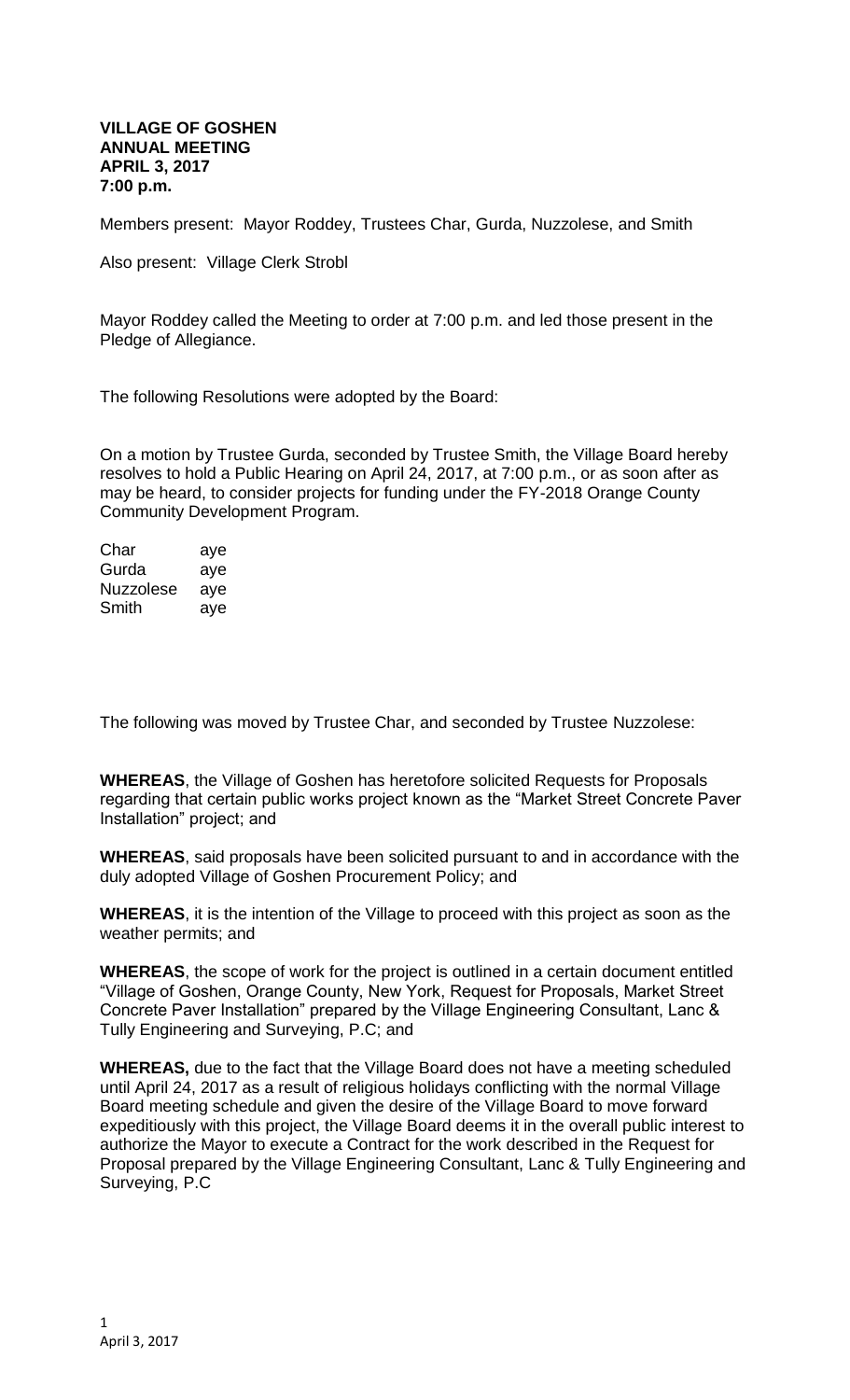## **NOW**, **THEREFORE**, it is hereby

**RESOLVED**, that the Mayor is hereby authorized to enter into a Contract on behalf of the Village of Goshen for the project known as the "Market Street Concrete Paver Installation" in an amount not to exceed \$20,000.00 contingent upon review and approval by the Village Engineer and the Village Attorney.

| Char      | aye |
|-----------|-----|
| Gurda     | aye |
| Nuzzolese | aye |
| Smith     | aye |

The following was moved by Trustee Nuzzolese, and seconded by Trustee Char:

**WHEREAS**, the Village of Goshen has heretofore solicited Requests for Proposals regarding that certain public works project known as the "Refuse Enclosure Installation" project; and

**WHEREAS**, said proposals have been solicited pursuant to and in accordance with the duly adopted Village of Goshen Procurement Policy; and

**WHEREAS**, it is the intention of the Village to proceed with this project as soon as the weather permits; and

**WHEREAS**, the scope of work for the project is outlined in a certain document entitled "Village of Goshen, Orange County, New York, Request for Proposals, Refuse Enclosure Installation" prepared by the Village Engineering Consultant, Lanc & Tully Engineering and Surveying, P.C; and

**WHEREAS,** due to the fact that the Village Board does not have a meeting scheduled until April 24, 2017 as a result of religious holidays conflicting with the normal Village Board meeting schedule and given the desire of the Village Board to move forward expeditiously with this project, the Village Board deems it in the overall public interest to authorize the Mayor to execute a Contract for the work described in the Request for Proposals prepared by the Village Engineering Consultant, Lanc & Tully Engineering and Surveying, P.C;

## **NOW**, **THEREFORE**, it is hereby

**RESOLVED**, that the Mayor is hereby authorized to enter into a Contract on behalf of the Village of Goshen for the project known as the "Refuse Enclosure Installation" in an amount not to exceed \$10,000.00 contingent upon review and approval by the Village Engineer and the Village Attorney.

| Char             | aye |
|------------------|-----|
| Gurda            | aye |
| <b>Nuzzolese</b> | aye |
| Smith            | aye |

The Board discussed a request for a temporary street closure, received from Frank Zellner.

On a motion by Trustee Char, seconded by Trustee Smith, the request was approved, pending receipt of the necessary insurance and indemnification, and adherence to comments received from Chief Watt.

| Char      | aye |
|-----------|-----|
| Gurda     | aye |
| Nuzzolese | aye |
| Smith     | aye |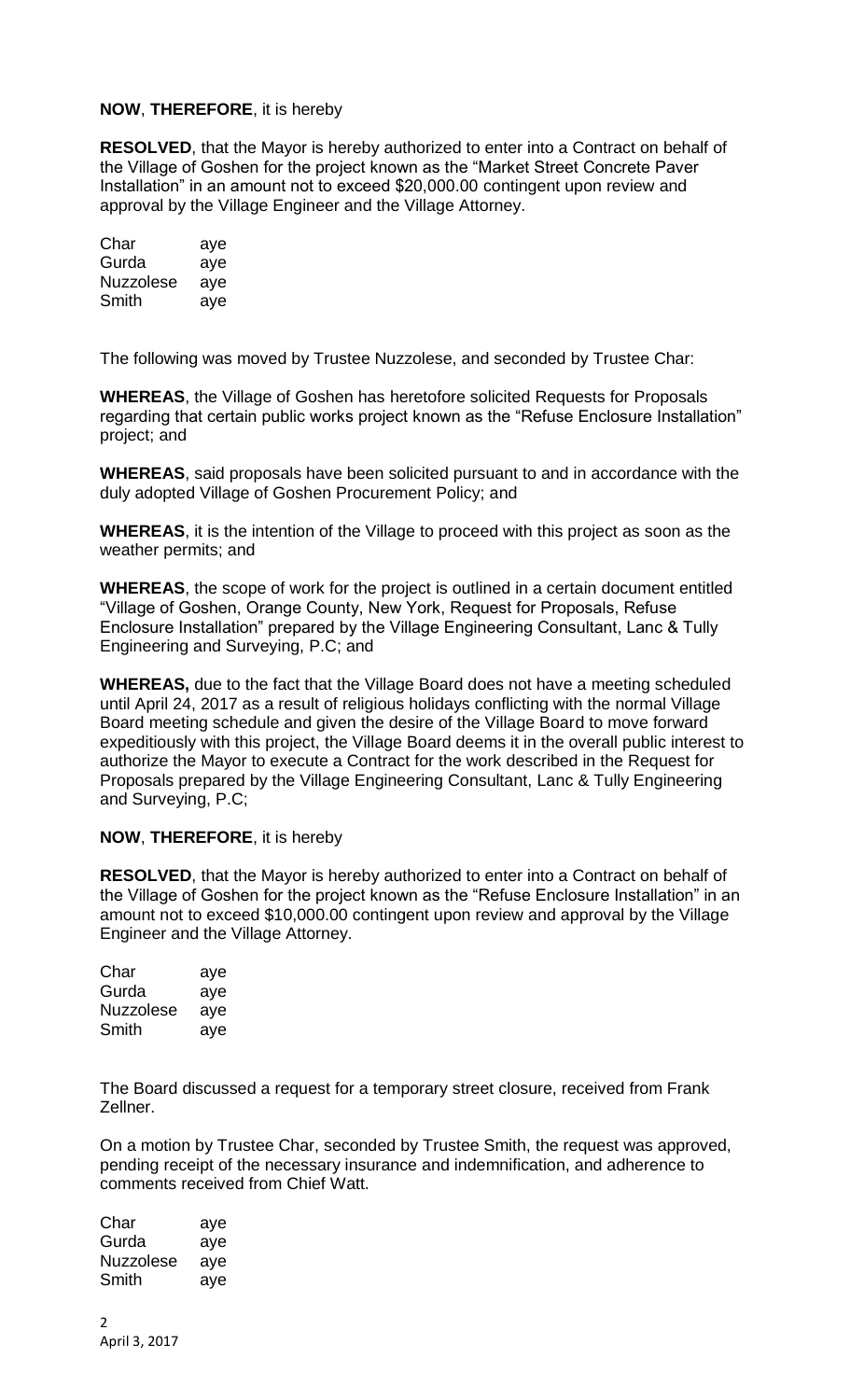Mayor Roddey offered time for public comment.

Comments were received from Sandy Rothenberger and Colleen Davies.

1. On a motion by Trustee Char, seconded by Trustee Gurda, the Village of Goshen will apply to the New York Division for Youth, for the establishment of a Youth Recreation Project and subsequent matching funds pursuant to Chapter 556 of the Laws of New York as amended.

| Char             | aye |
|------------------|-----|
| Gurda            | aye |
| <b>Nuzzolese</b> | aye |
| Smith            | aye |

2. On the nomination of Mayor Roddey, Margaret G. Strobl is hereby appointed Village Clerk for a term of two years.

| Char      | aye |
|-----------|-----|
| Gurda     | aye |
| Nuzzolese | aye |
| Smith     | aye |

3. On the nomination of Mayor Roddey, Sara M. Winters is hereby appointed Treasurer for a term of two years.

| Char             | aye |
|------------------|-----|
| Gurda            | aye |
| <b>Nuzzolese</b> | aye |
| Smith            | aye |

4. On the nomination of Mayor Roddey, David A. Donovan, Esq. is hereby appointed Village Attorney and Zoning Board of Appeals Attorney for a term of one year.

| Char      | aye |
|-----------|-----|
| Gurda     | aye |
| Nuzzolese | aye |
| Smith     | aye |

5. On the nomination of Mayor Roddey, Michael H. Donnelly, Esq. is hereby appointed Planning Board Attorney for a term of one year.

| aye |
|-----|
| aye |
| aye |
| aye |
|     |

6. On the nomination of Mayor Roddey, Lanc & Tully Engineering & Surveying, P.C. is hereby appointed Village Engineer for a term of one year.

Char aye Gurda aye Nuzzolese aye Smith aye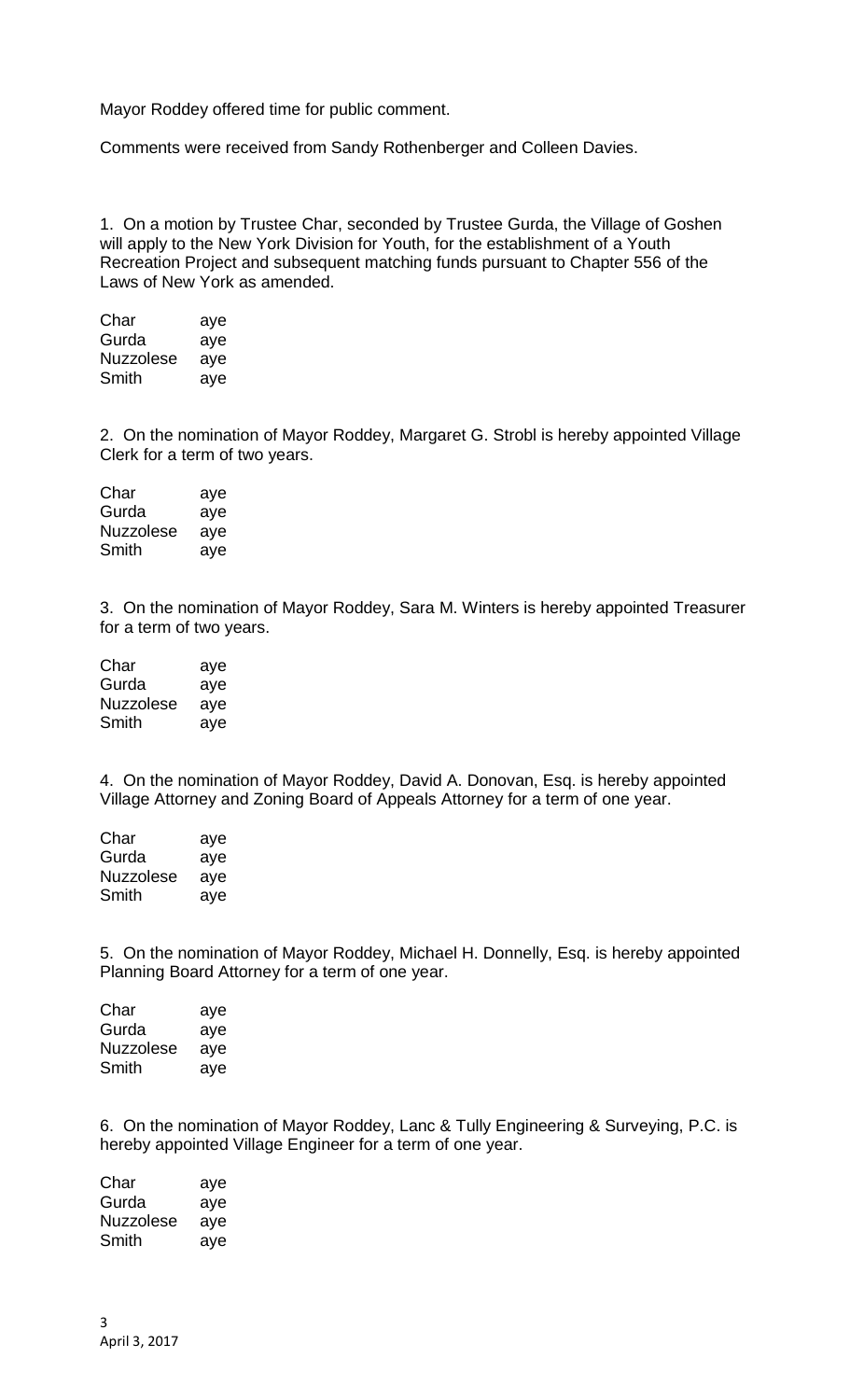7. On the nomination of Mayor Roddey, Margaret Strobl is hereby appointed Purchasing Agent for a term of one year.

Char aye<br>Gurda aye Gurda Nuzzolese aye Smith aye

8. On the nomination of Mayor Roddey, Margaret Strobl is hereby appointed Records Management Officer for a term of one year.

| Char      | aye |
|-----------|-----|
| Gurda     | aye |
| Nuzzolese | aye |
| Smith     | aye |

9. On the nomination of Mayor Roddey, Sara Winters is hereby appointed Deputy Village Clerk for a term of one year.

Char aye Gurda aye Nuzzolese aye Smith aye

10. On the nomination of Mayor Roddey, Courtney Diana is hereby appointed Village Registrar for a term of two years.

| Char      | aye |
|-----------|-----|
| Gurda     | aye |
| Nuzzolese | aye |
| Smith     | aye |

11. On the nomination of Mayor Roddey, Haroulla Gale is hereby appointed Village Tax Collector for a term of one year.

| Char             | aye |
|------------------|-----|
| Gurda            | aye |
| <b>Nuzzolese</b> | ave |
| Smith            | ave |

12. On the nomination of Mayor Roddey, Kimberly Canterino VanHaaster is hereby appointed Acting Village Justice for a term of one year.

| Char      | aye |
|-----------|-----|
| Gurda     | aye |
| Nuzzolese | ave |
| Smith     | aye |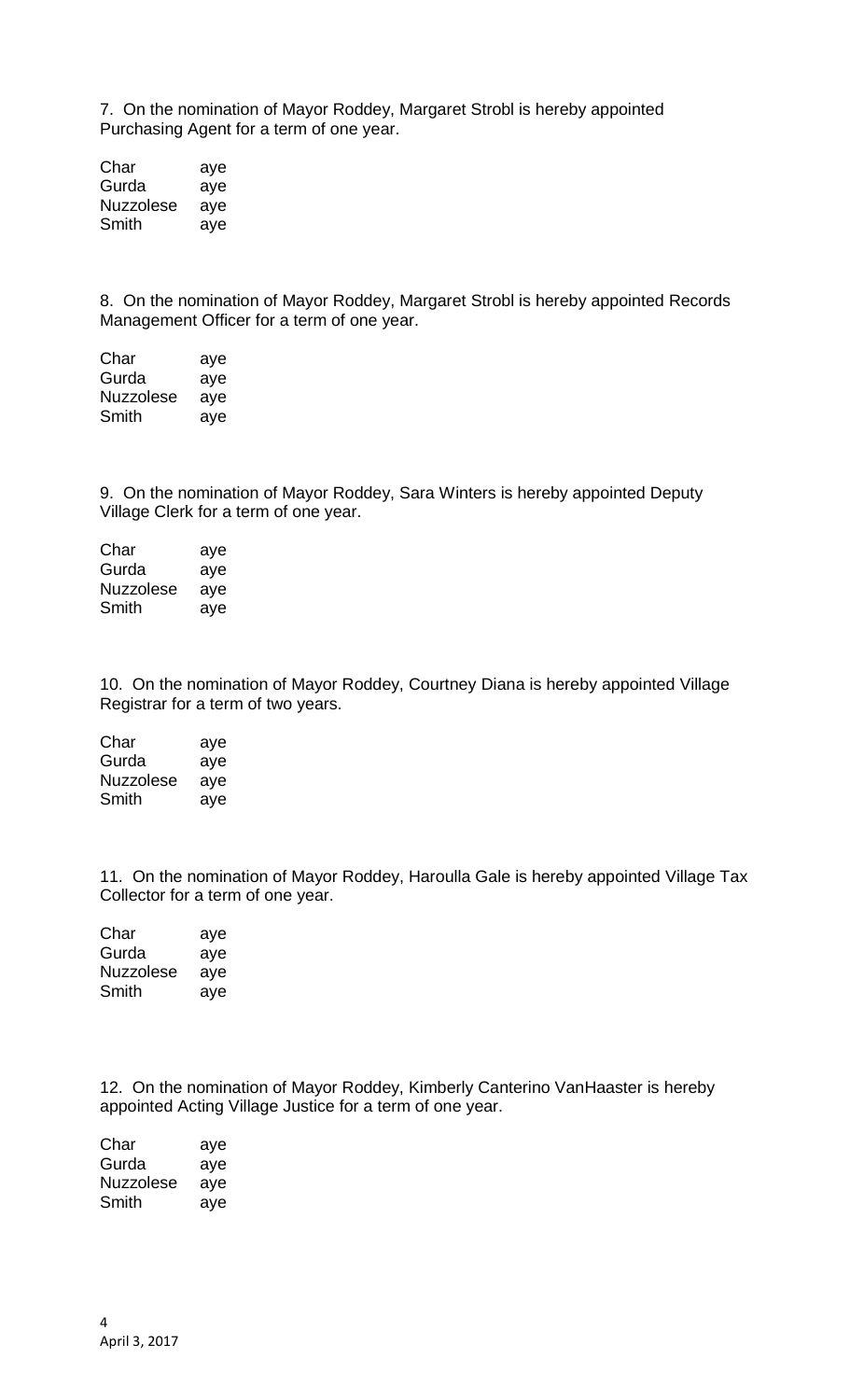13. On the nomination of Mayor Roddey, Adam Boese is hereby appointed to the Village of Goshen Planning Board for a term of 5 years. This term will expire in 2022.

Char aye Gurda aye Nuzzolese aye Smith aye

14. On the nomination of Mayor Roddey, John Strobl is hereby appointed to the Village of Goshen Zoning Board of Appeals for a term of 5 years. This term will expire in 2022.

Char aye Gurda aye Nuzzolese aye Smith aye

15. On the nomination of Mayor Roddey, Edward Connor is hereby appointed Historian for a term of one year.

Char aye Gurda aye Nuzzolese aye Smith aye

16. On the nomination of Mayor Roddey, Chris Ashman and Molly O'Donnell are hereby appointed to the Village of Goshen Ethics Board for a term of three years. These terms will expire in 2020.

| Char      | aye |
|-----------|-----|
| Gurda     | aye |
| Nuzzolese | aye |
| Smith     | ave |

17. On the nomination of Mayor Roddey, Salvatore LaBruna is hereby appointed to the Joint Recreation Commission for a term of three years, effective June 1, 2017. This term will expire in 2020.

| Char      | aye |
|-----------|-----|
| Gurda     | aye |
| Nuzzolese | aye |
| Smith     | aye |

18. On the nomination of Mayor Roddey, Damian Brady is hereby appointed to the Joint Recreation Commission for a term of three years. This term will expire in 2020.

Char aye Gurda aye Nuzzolese aye Smith aye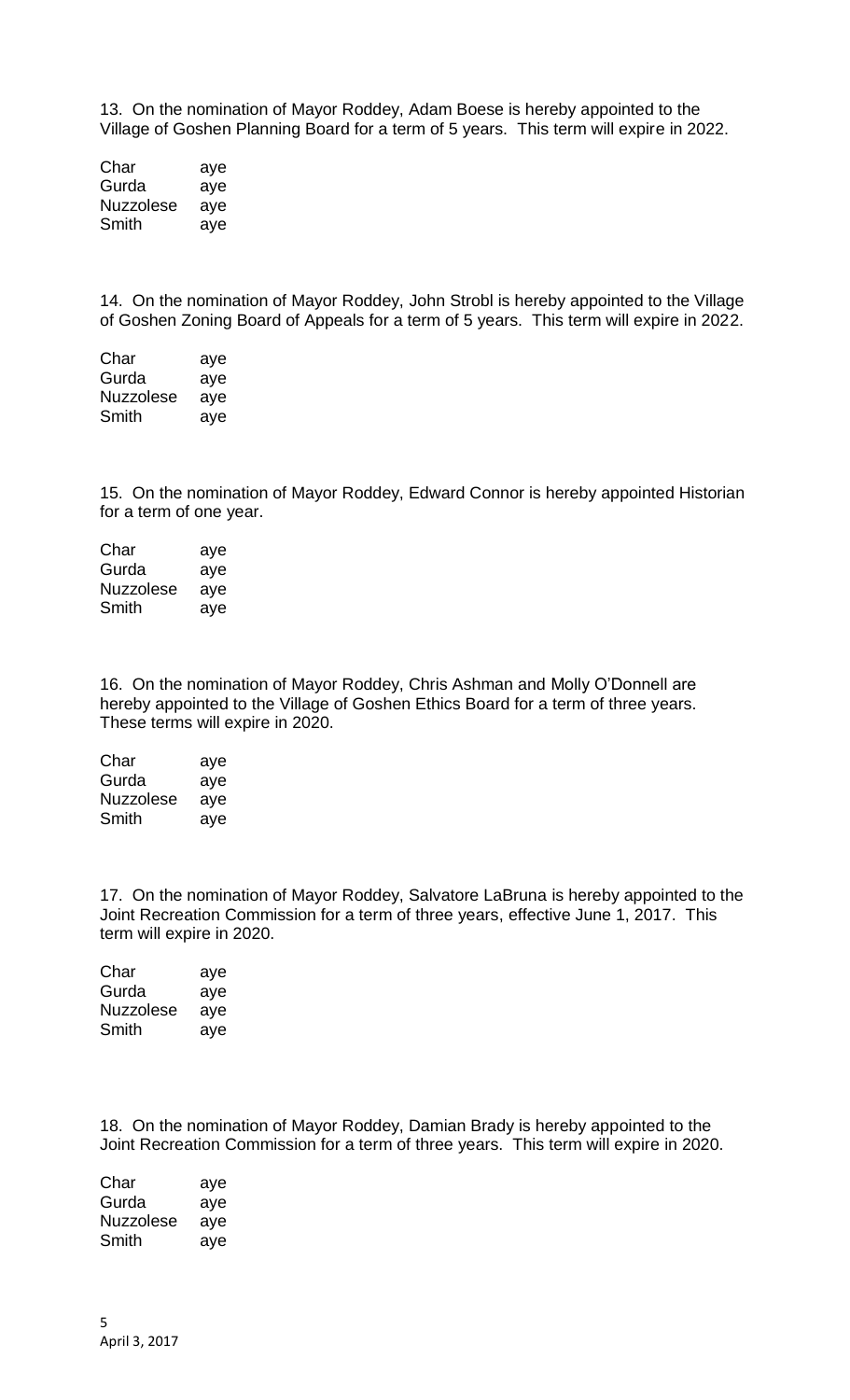19. On the nomination of Mayor Roddey, Trustee Char, Trustee Nuzzolese, Jacqueline Dion, Peter Patel, and Hilary Surfer are hereby appointed to the Community Forestry Council for a term of one year.

| Char             | aye |
|------------------|-----|
| Gurda            | aye |
| <b>Nuzzolese</b> | aye |
| Smith            | aye |

20. On the nomination of Mayor Roddey, the Goshen Independent is hereby named official Newspaper for one year.

| Char             | aye |
|------------------|-----|
| Gurda            | aye |
| <b>Nuzzolese</b> | aye |
| Smith            | aye |

21. On the nomination of Mayor Roddey, Chase Bank, Sterling Bank, Orange County Trust Company, and M & T Bank Goshen offices are hereby named official depositories for the Village of Goshen for one year.

| Char             | aye |
|------------------|-----|
| Gurda            | aye |
| <b>Nuzzolese</b> | aye |
| Smith            | ave |

22. On a motion by Trustee Char, seconded by Trustee Gurda, Meetings of the Village Board of Trustees will be held on the second and fourth Monday of each month at the Village Hall at 7:00 p.m. The annual meeting of the Board of Trustees will be held on the first Monday in April at 7:00 p.m. In the event that a Village Board Meeting falls on a holiday, it may be held the following Thursday at 7:00 p.m., if necessary.

| Char      | aye |
|-----------|-----|
| Gurda     | aye |
| Nuzzolese | aye |
| Smith     | aye |

23. On a motion by Trustee Gurda, seconded by Trustee Char, mileage for Village Employees shall be paid at the IRS standard prevailing rate, currently \$.53.5 per mile.

| Char      | aye |
|-----------|-----|
| Gurda     | aye |
| Nuzzolese | aye |
| Smith     | aye |

24. On a motion by Trustee Char, seconded by Trustee Gurda, payment in advance of audit is authorized on claims for public utility services, postage, freight, taxes, bank transfers, employee benefits, debt service, and express charges.

Char aye Gurda aye Nuzzolese aye Smith aye